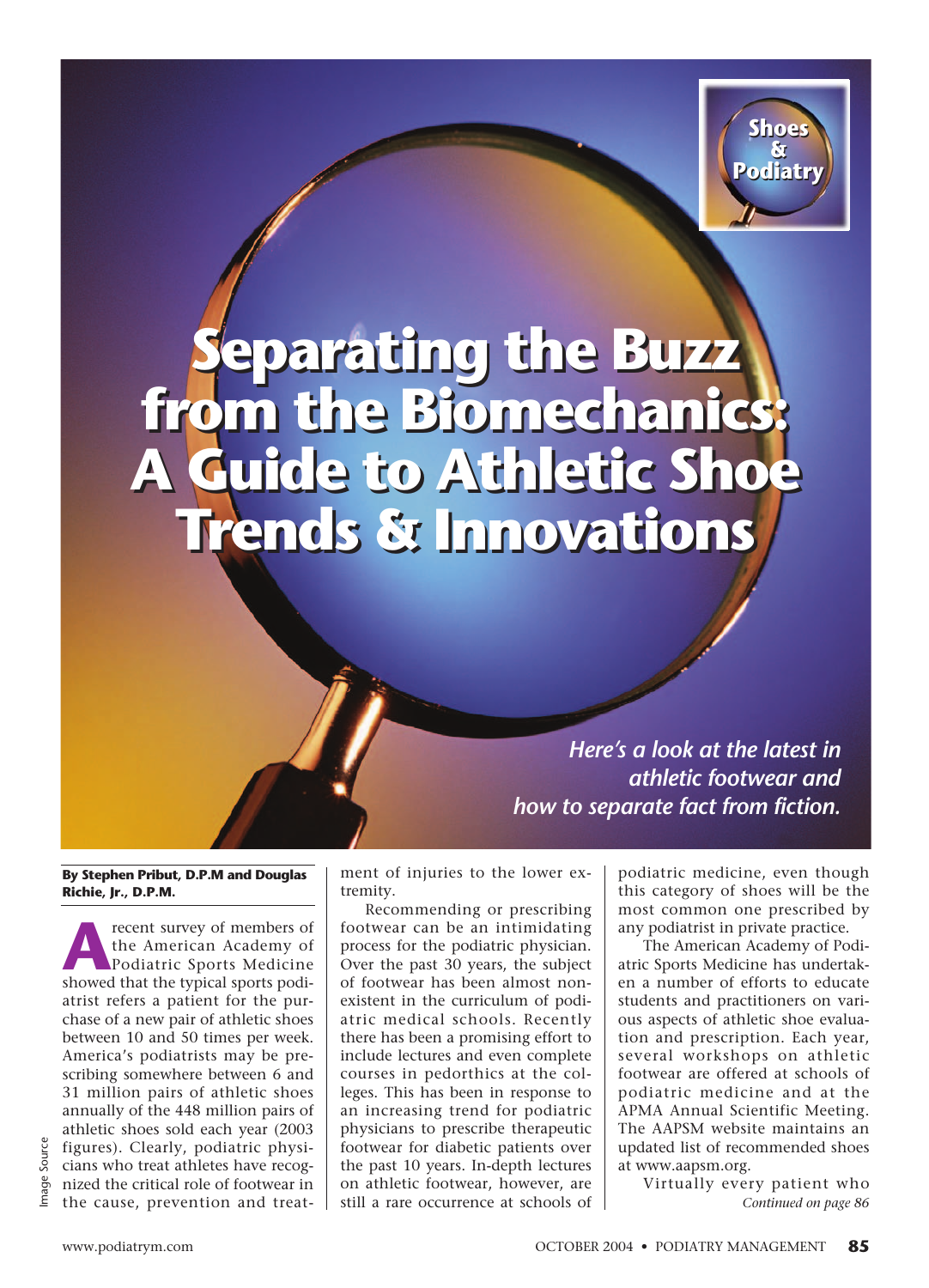wears shoes owns a pair of athletic shoes. These shoes may not be used for sport, but are the favorite choice for weekend wear, shopping and travel. In the current \$14.4 billion athletic shoe industry, most experts agree that many of the shoes purchased are not actually used for the sport intended. Fashion often counts as much as function in the choice of an athletic shoe. How many times does a patient tell you they have chosen their shoe based on color or some other stylistic attribute?

Notwithstanding, whether for casual use or for a high performance sport, the choice of footwear can be critical for the comfort, safety and enjoyment of the activity. The general public has a perception that the podiatric physician can provide all the necessary information for the selection of the perfect shoe for any given patient. Yet, in reality, it is almost impossible for the average practitioner to stay abreast of new technologies and changes in the athletic shoe marketplace. Many of these new technologies are merely marketing gimmicks while others have great value for the user.

It is difficult to tell fact from fic-



tion in reading the marketing pieces provided by most athletic shoe manufacturers. Clearly, these companies are trying to push the hot button of the average consumer seek-

**Shawn Fenty**

ing something new in shoes. Some years back, the cross-training shoe was created more to fulfill a marketing need than an equipment requirement. This shoe, said to be a jack-of-all-trades, is certainly a master of none. The AAPSM supports the policy of sports-specific shoes and advises against the use of cross training shoes for most uses, especially for running. It is clear that one would not want to run in a bicycle shoe or a golf shoe. One should also not undertake distance running using a court shoe or a

cross training shoe.

Many patients will seek advice from their podiatric physicians about some new shoe innovation advertised on television or in a magazine. More often than not, the practitioner is caught off guard, having never heard of the gimmick let alone understanding whether it has true value to the patient. Of more importance to the podiatric physician recommending athletic shoes to patients is general knowledge about shoe construction techniques which have direct implication on function. Memorizing trade names of patented cushioning systems is of little benefit to the clini-

*Recommending or prescribing footwear can be an intimidating process for the podiatric physician.*

cian. Understanding what features to look for in a shoe for a particular foot type or treatment of an injury is invaluable.

This article is designed to give an update in trends and innovations in athletic footwear as it pertains to the podiatric physician who recommends these products. We will focus on those characteristics having the most relevance to foot health and injury prevention and review new technologies recently made available.

### **In Search of the Perfect Fit**

Whether evaluating your patient's footgear or referring for purchase of new footwear, proper fit should supercede all other concerns. Yet, the majority of athletic shoes are sold today in high volume chain retail outlets with no trained or committed sales staff to assure proper shoe fitting. It is to your advantage to locate a quality running shoe store with knowledgeable personnel that are well qualified to fit your patients' feet. It



**Dr. Romansky**

is worth visiting the stores in your area to determine which stores have knowledgeable personnel, and to discuss both your patients' needs and your personal phi-

losophy towards athletic shoes.

Another positive trend in athletic shoes has been the offering of widths in many brands and models. In the past, New Balance was known to be the only athletic shoe company offering a wide range of widths. They have been joined by many other athletic shoe companies that now offer at least three width options (narrow, medium, wide) for many of their popular models. A list of companies and models with multiple width offer-

ings is provided in the accompanying table of running shoes evaluated by the AAPSM. (insert sidebar of running shoes)



**Dr. Sharnoff**

### **Who Has the Ultimate Cushioning Systems?**

We believe that cushioning systems are far over-rated as the primary shoe feature to help most of our patients. In many categories of athletic shoes, the primary differentiating feature between brands is the cushioning system. Here, a plethora of patented and trademarked technologies provide a mind-boggling number of choices for the consumer. Whether it is the Nike Air®, the Asics Gel® or the Brooks Hydroflow® the consumer appeal of a high-tech cushioning system is enormous. Thus, the primary advertising focus in the athletic shoe marketplace seems to be the cushioning system. This emphasis results from the fact that the average consumer equates cushioning with comfort and prevention of injury. The reality of the situation today, however, is that we really do *Continued on page 87*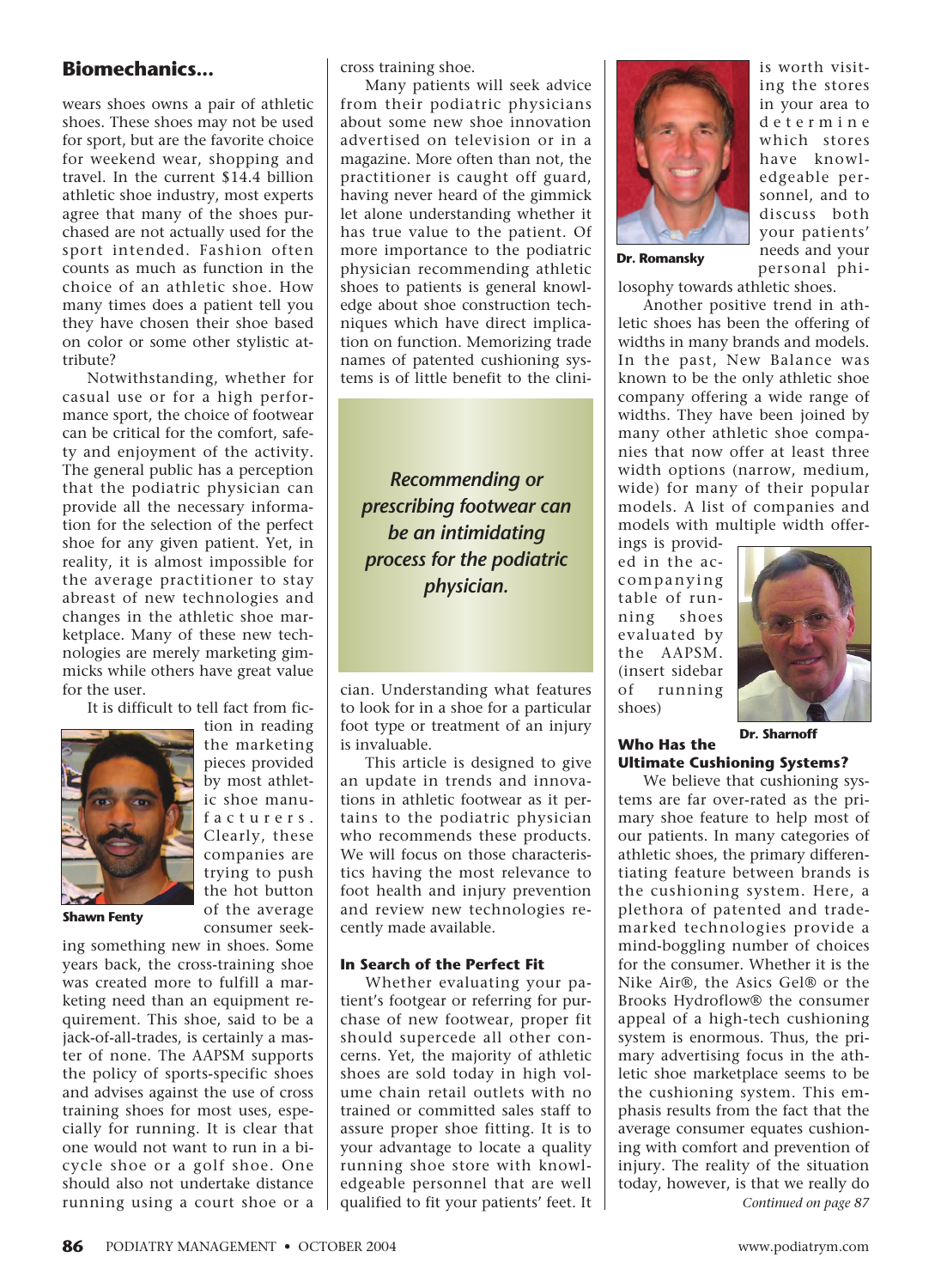# **Biomechanics... CO** cushioning charac-

not fully understand how cushioning of shoes affects the athlete and what cushioning characteristics are suited for different foot types.

Early research on athletic shoes showed surprising results when testing impact forces on shoes of varying hardness or cushioning. When running across force platforms, runners did not strike the ground with greater impact when running on shoes with harder midsoles. While extreme examples of hard and soft shoes gave the expected results, the broad range of cushioning commonly found in athletic shoes did not change the net impact in runners' feet. Athletes were found to adapt and modify foot strike depending on hardness of the surface or shoe so that the net impact was the same, regardless of shoe cushioning. Furthermore, shoes with greater cushioning caused increased rearfoot pronation compared to firmer, more rigid shoes. Many researchers have concluded that proprioception and muscle response play a major role in attenuating impact shock.

During the late 80's and through the 90's, there was a general trend in the running and basketball industry to increase the firmness of the midsoles of shoes. In contrast to this, marketers portrayed to the consumer that ad-

vanced "cushioning" systems had been developed. Ever since, manufacturers have been on a quest to find the perfect balance between cushioning and



**Dr. Losito**

support. Today, cushioning systems in athletic shoes are as confusing as ever. Whether one company's system is superior to another is largely speculative. What is important is the fact that companies offer models of shoes in various categories of cushioning, i.e., cushioned trainer vs. motion control which can be very helpful to the prescribing doctor. Companies thus can compare teristics within their own product line, but are not able to make good crossbrand comparisons.

Baffling to researchers has been the inability to predict which foot type requires which amount of cushioning to perform optimally. While many still cling to the no-



**Brooks Ariel**

tion that cavus feet need more cushion than planus feet, there are many exceptions which make systematic prediction of the perfect shoe for a particular patient almost impossible. Adidas has developed their version of a solution to this dilemma using a new technology in the shoe, simply called "1." The Adidas 1 uses a microprocessor controlled system to adjust the shock absorption in the shoe. It has been described as effectively having brainpower somewhere between a Palm® and a Furby®. This shoe is scheduled to be introduced late fall of 2004.

### **Biomechanical Research vs. Marketing Research**

A good question to keep in mind is how much research affects the production of athletic shoes. While pondering this question you might also wonder if the research that is most heavily relied upon is biomechanical research or market-*Continued on page 88*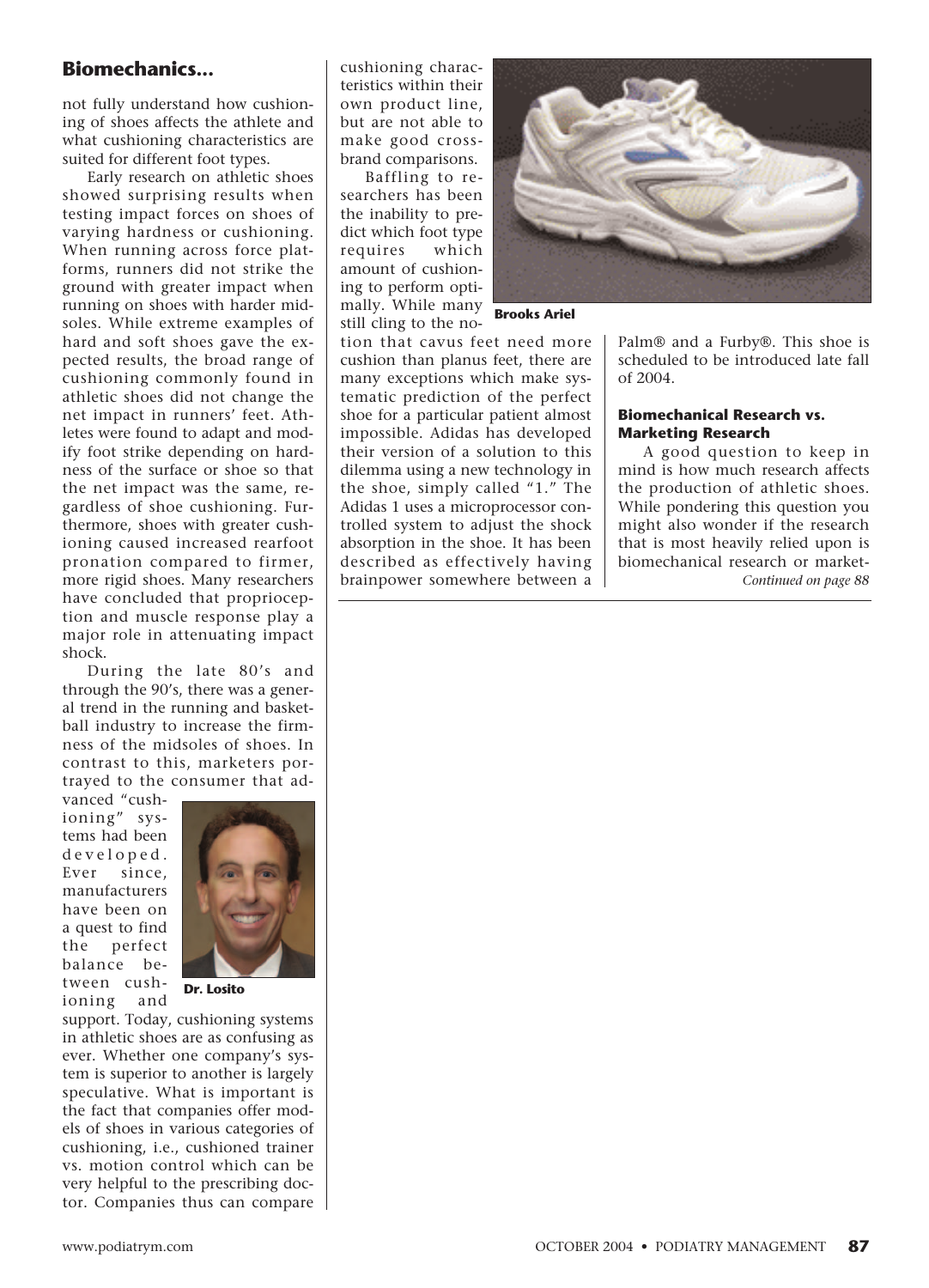ing research. Consumer surveys are more likely to predict sales and are often used to determine what features consumers are most interested in and will pay most attention to. Consumer profiles are used to determine consumer attitudes toward athletic shoes, brand and price preferences, and future expectations of the industry and consumers.

Marketing is often created with lifestyles in mind. Lee Applebaum, VP of Marketing for Footaction USA was quoted in Brandweek (June 4, 2001) saying in reference to the marketing of basketball shoes, "a lot of these ads are not about perfomance basketball. It's about the energy of the street and the passion behind basketball, with links to hip-hop, urban culture." Branding, name recognition, and celebrity endorsements and use of the product generate buzz and energy for the product. Why do the Rolling Stones wear Reebok shoes in concert? Is it just for that little Union Jack or is there some money changing hands?

### **How Much Motion Should We Control?**

In addition to the hype and the



**Mizumo Waver 3**

science of shock absorption, running and walking shoes over the past 15 years have improved construction features which limit foot pronation. These features include dual-density midsoles which provide a medial "posting" type effect under the foot. In addition, there is a wide array of trademarked technologies such as the Brooks Progressive Diagonal Roll Bar and DRB

Accel, Asics I.G.S. (impact guidance system) and the Adidas torsion control system. Besides the technology used by Adidas to determine optimal cushioning, the possibility exists that future technology could determine bending moments within the sole. Modifiable longitudinal bands responding to sensor input could be used to increase the stability of a shoe.

Recent research has been emerging from the biomechanics community regarding how shoes and orthotics affect lower extremity function. Research has shown that shoes can affect muscle function in a positive or a negative fashion, depending on the cushioning character-**Adidas F50 Soccer** istics. Much recent work has

been conducted at the University of Calgary Human Performance Laboratory under the direction of Dr. Benno Nigg, who has proposed the concept that the foot follows a "preferred movement pathway" which is optimal. A shoe or a foot orthotic can enhance or can compromise this preferred movement pattern. In other words, foot or-

thotics may either over-control or hamper lower extremity function or they may enhance function.

ASICS has incorporated this concept in their new Gel-Evolution™ shoe. This shoe is actually a motion control shoe which is designed to allow a certain amount of "natural foot motion." This shoe is

designed to allow contact phase pronation rather than inhibit it. Flexibility is enhanced in this shoe to theoretically improve proprioception. Both of these features are not found in typical motion control shoes, but ASICS believes that in the end, these features will enhance performance and lessen injury.

Nike has gone to an extreme with this concept in the production



of the Nike Free shoe. This shoe is designed to mimic barefoot running as much as possible. One surprising statement made by their head researcher was that they were surprised to find that the limb followed the foot and that the toes moved more out of the shoe than in a shoe. Apparently they had not spent much time watching unshod feet walk and run, nor had they read Dr. George Sheehan in the early 70's declaring that the key to treating runner's knee was though the foot since the knee follows the foot.

Not every trend has improved the control of the severely overpronated foot. Straight last running shoes are being made less often. This may also reflect a trend towards not "over-controlling" the foot. Several companies offer a variety of last shapes designed to enhance natural foot function and fit of shoes. These lasts are similar but are often given fancier sounding names by the manufacturer. An example is Brooks naming their lasts: universal, curved, and linear for semi-curved, curved, and straight. The trend away from control must be tempered by the applicability of this concept to our patients. Is the patient you are treating a lean world class athlete? Does your patient over pronate? Would your patient benefit from limiting excess *Continued on page 90*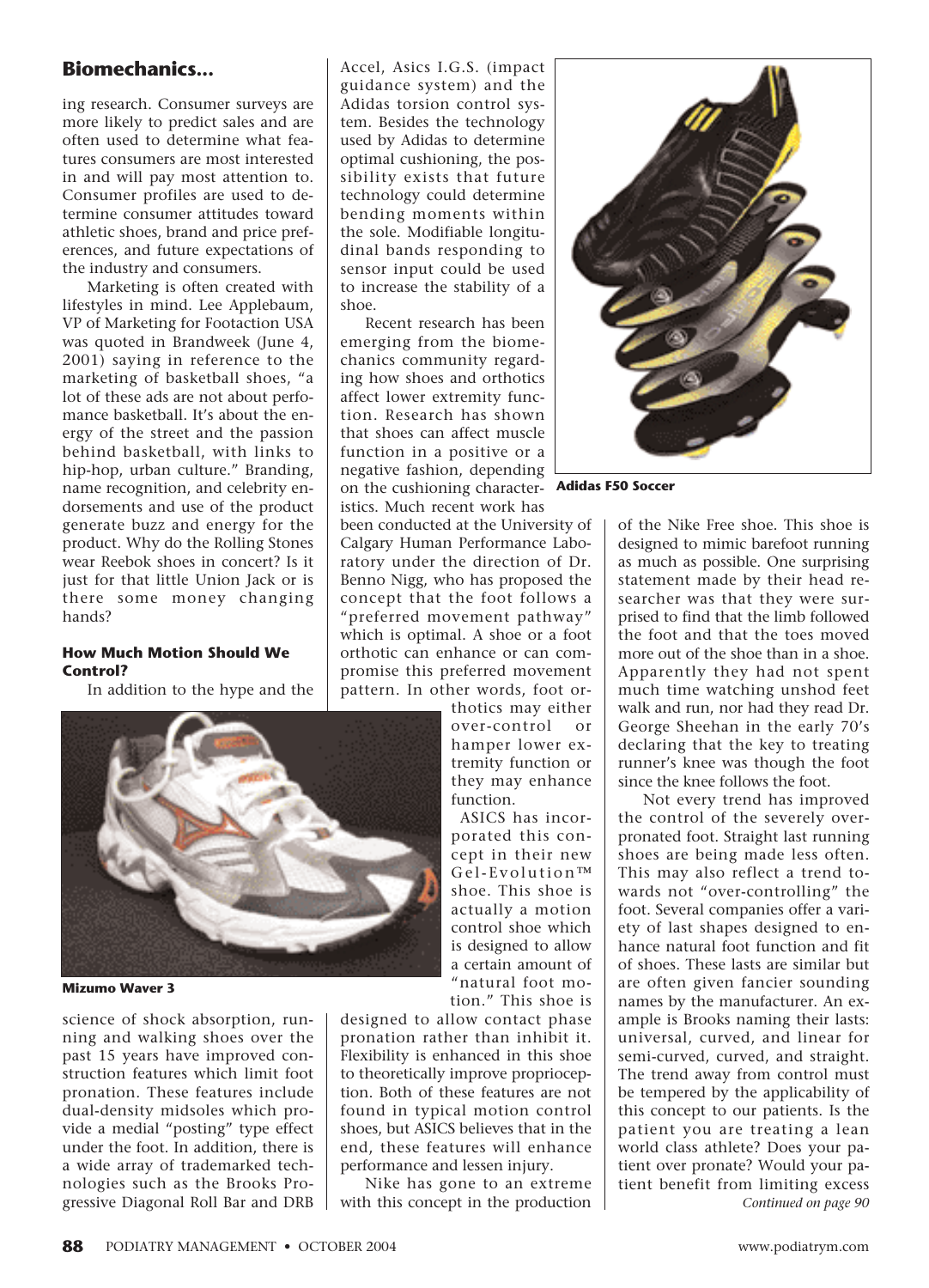pronation? If so, then you will be looking for more motion control for your patient, but perhaps not the significant control provided by the Brooks Beast. The Brooks Beast is arguably the best motion control

shoe available, having a straight last and many anti-pronation features needed by some of our patients.

### **Shoes and Orthotic Compatibility**

Over the past two years some manufacturers have increased the prominence

of anti-pronation control devices in their shoes. This may sometimes make it difficult to fit an orthotic device into a shoe. The contour of the arch design of the shoe, an extended counter and a prominent external counter can, in combination, get in the way of the orthotic you are trying to add to the athletic shoe. It is easiest to fit an orthotic into a shoe that has a flat foot bed. While in the past many practitioners would often completely remove an insole from the shoe, we recommend that when not using a fulllength orthotic, you should cut the insole so that it is flat (by removing the arch and heel cup of the sock liner) and place it below the orthotic. This will lift the orthotic up above the bulk of the shoe components that interfere with proper seating of the orthotic.

Having discussed all of the challenges of evaluating fit, cushion and motion control, we proceed with caution to describe the new trends in footwear in running, tennis, basketball and cleated sports.

### **Running Ahead: Advances in Running Shoes**

Over the past 5 to 10 years midsole compounds have improved significantly. We have moved forward from merely using dual-durometer heels to complex combinations of materials now lighter in weight and offering a blend of durable cushioning and stability. Flexibility has evolved to be found in the proper biomechanical location in many instances. This is accomplished by a combination of careful placement of materials and flexion grooves.

ASICS has changed their shoes in a variety of ways. The IDS (im-

*Understanding what features to look for in a shoe for a particular foot type or treatment of an injury is invaluable.*

pact design system), with grooves and notches, allows a better flow of force and a more natural flexion and gait pattern. They have tried to use the biomechanics and anatomy to shape their conceptualization of how to design a shoe. This design has

extended even to their socks, which are now specialized to right and left feet and even for a specific shoe. Adidas began some of the midfoot "force flow/flexion" concepts with their Torsion Control System, which has evolved significantly over the past 12 years since it was first introduced.

Shawn Fenty, manager of Fleet Feet, Washington, DC, feels that 10 years ago most manufacturers did not feel that motion control was important in the women's running shoe marketplace. Their shoe design seemed to be based on the idea that all running women weighed 125 pounds and did not need motion control. This change was driven by the rise in charity events. There are now many more overweight women (and men) participating in running who have not previously been runners. These formerly non-running women are able to participate because the shoes have changed and can now provide them with the support and stability they require.

ASICS previously had the MC+ and Gel Koji as their motion control shoes. These have been eliminated from their product line in keeping with the trend of changing from the strong support they historically offered in a straight last shoe. The ASICS torsion control device, however, has had many modi-*Continued on page 91*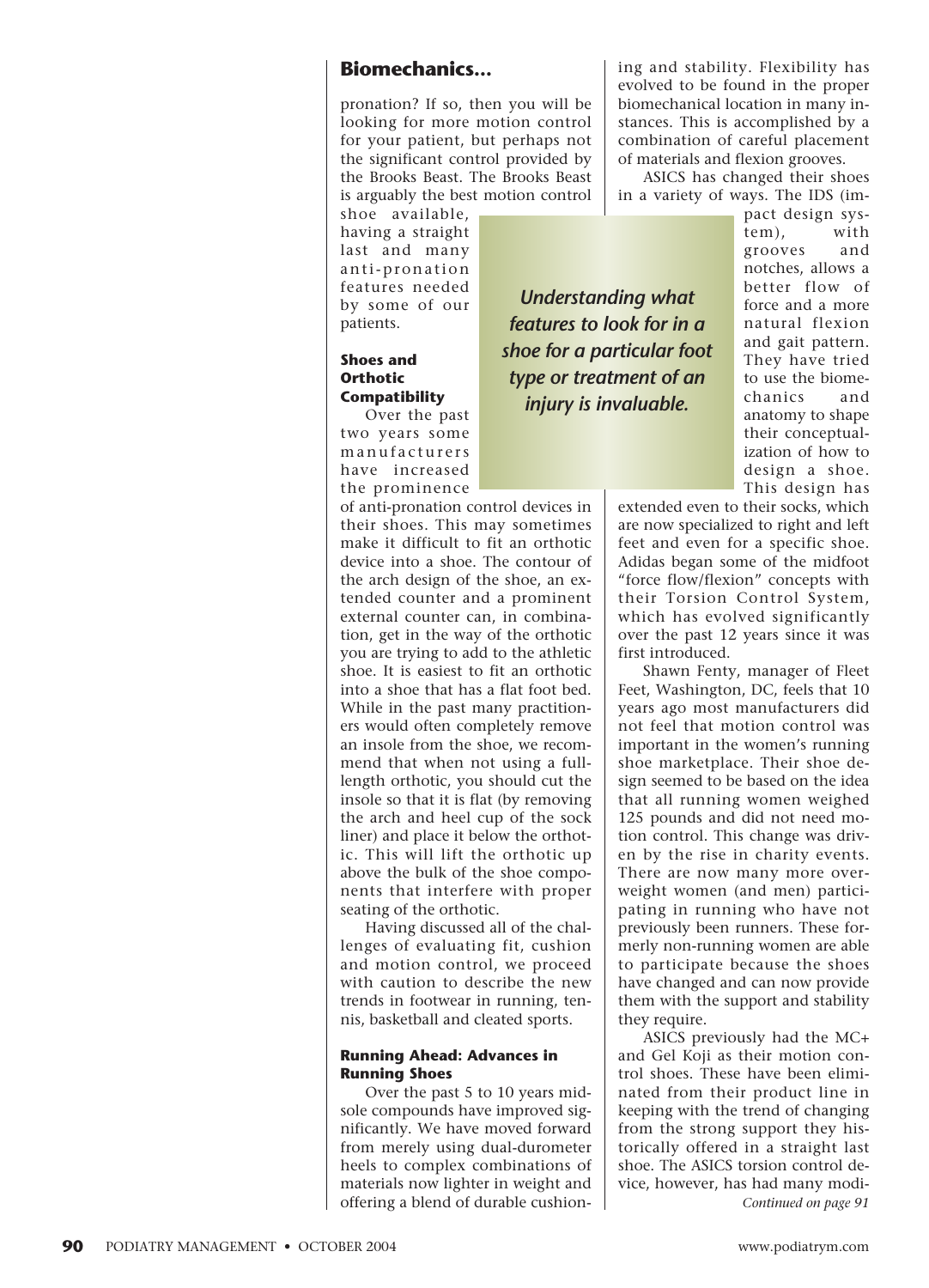fications that allow it to meet the needs of a variety of foot types from those that need more rigidity to those that do well with flexibility. With few exceptions the feeling seems to be there is no straight foot to fit into the straight last shoe so they are building support into a semi-curved last shoe. This is a very recent change occurring in the past 2 years. These shoes are well designed for a flexible cavus foot, or in other words, a high-arched foot that "collapses" or over-pronates. This is an important conceptual change that many manufacturers have reached. All podiatric practitioners should recognize this foot type. For the traditional severe over-pronator, Asics has the newly developed Evolution which has a straight last.



#### **Asics Nimbus 3**

Mr. Fenty, pointing out the importance of fit in addition to function, says it is "important not to put a square peg into a round hole." The straight foot should not go into a semi-curved last. After fitting tens of thousands of feet Mr. Fenty observes, "When people get hurt they look to cushioning, but foot mechanics is more likely the cause of their problem." He wisely states, "it would be better if people could buy a left and right shoe separately; then they would more likely get the proper fit and size for each foot." After treating tens of thousands of feet, we'd have to agree. Fenty also points out that "when purchasing running shoes, buyers are attracted to particular shoe colors and shiny objects or gadgets on the shoe."

#### **A Look at Shoe Upper Design**

Shoe manufacturers have experimented for years with a variety of materials for the shoe upper. For runners, a breathable upper that allows for evaporation and a moisture gradient is important. Manufacturers are now looking to make their breathable fibers somewhat softer. Nike in 2003 briefly brought a stifling synthetic leather upper to the Air Max. This short-lived experiment in failure ended after Running Times declared the shoe to be both dead and reminiscent of a bowling shoe. Nike revived it by using an open, breathable mesh design in the Nike Air Max 2004. Saucony appears to have begun using a new soft and breathable upper in some of their 2004 shoe models. The new material appears to be very comfortable and functionally breathable. Likewise, the

> Nike Air Skylon has changed upper materials over the past two years. Now in its third generation, the Skylon has a soft breathable upper, after using a much stiffer and less soft upper in 2003. Brooks also improved its uppers and has begun using a softer material with a more

open, highly ventilated mesh. The new more breathable upper is called "element air mesh" and is found in several of their lines including the Adrenaline GTS and Trance NXG.

#### **Lacing Systems**

Lacing systems come and go. Some of the lock systems, such as that used in the Mizuno Wave Legend 2, have been eliminated or remodeled for the better. The lock systems make it harder to use lacing modifications such as "skip lacing" patterns.

#### **Bouncing Forward With Basketball Shoes**

We are all aware of the Michael Jordan line of basketball shoes. *Continued on page 92*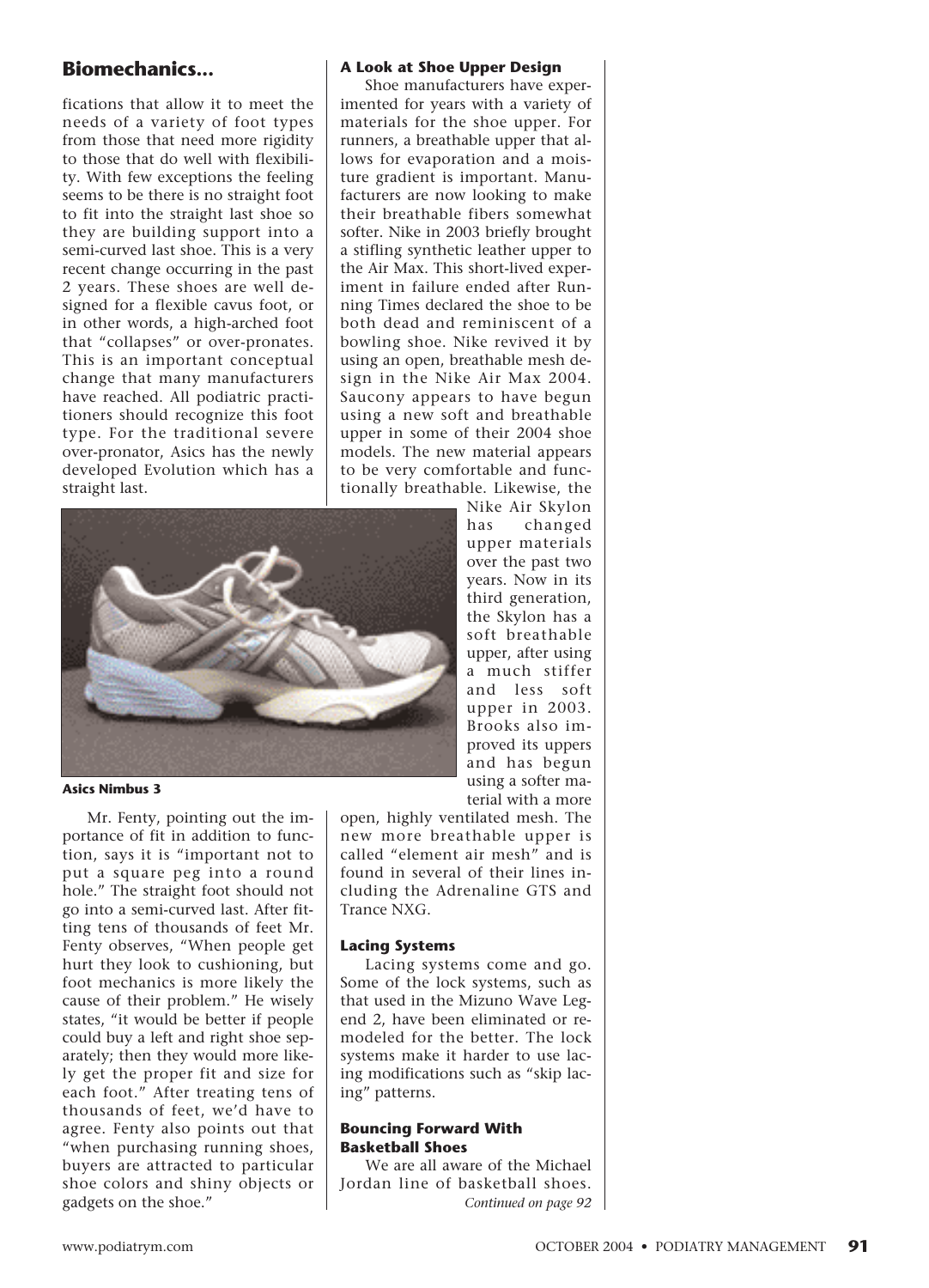Much biomechanical thought has gone into the shoe line and they have significantly influenced the construction of other basketball and athletic shoes. James Losito, DPM, podiatrist for the Miami Heat, says: "I think that without a doubt, the most significant development (improvement) in basketball shoes is the carbon fiber shank reinforcement. This has allowed for improved shank stability and reduced the weight and bulk of the shoe." Dr. Losito gives this advancement the primary credit for reducing shoe-related injuries such as plantar fasciitis in both the recreational and professional athlete. He goes on to say that "advancement of cushioning methods such as the air-sole and Shox technology is probably the second most important advancement."

Dr. Losito feels that many other developments over the last 10 years are gimmicky and market-driven. The features he considers gimmicks include: mid-foot midsole cut-outs, flexible shanks and uppers, superlight shoes, Achilles tendon notches, and fashion-driven features such as "wild color schemes" and materials such as suede and snake-skin. In basketball, as with other sports, there have been significant advancements in hosiery. Dr. Losito specifically cited the development

and refinement of the acrylic fiber with improved wicking potential and reduced friction as the most significant innovation. As with

other sports, it is difficult to find literature confirming that improvements in basketball shoes improve performance. Dr. Losito

# **TABLE 1**

# **Example Sock Selections**

# **Thick Socks:**

**Adidas Performance Running Sock: Extra cushioning under ball and heel Brooks Adrenaline GTS Sock: Anatomical Fit right and left**

# **Thin Socks:**

**ASICS Nimbus Low-Cut: Minimalist sock. Multiple densities. Nike Dry Fit Anti-Blister Low Cut Pearl Isumi Keirin: Ultra-thin fabric.**

observes that the athlete feels these changes do help. We do know that these improvements definitely reduce the incidence of injury and increase comfort. Both Dr. Losito and Dr. Michael Lowe, podiatrist for the Utah Jazz, have mentioned that both teams have many players that use custom foot orthotics in addition to sophisticated shoes to reduce the incidence of injury.

The latest Jordan shoe, the Jordan XIX has a number of key features, including improved breatha-

**TABLE 2**

bility, which is even incorporated into the lace cover. The sockliner is designed to be both moldable and of dual density. The usual carbon fiber mid-foot shank plate is present and the sole has been redesigned for improved court contact and traction.

### **Soccer Shoe Advances**

Soccer is quite a different sport than road racing. Accordingly the most significant advances in soccer *Continued on page 94*

| IABLE Z<br><b>Problem Solving With Shoes</b> |                                                          |                                                     |
|----------------------------------------------|----------------------------------------------------------|-----------------------------------------------------|
|                                              |                                                          |                                                     |
| <b>Achilles tendonitis</b>                   | <b>Excess cushioning</b>                                 | Firmer heel. Heel lift, orthotic.                   |
| <b>Plantar fasciitis</b>                     | <b>Excessive "natural motion" Flexion</b><br>instability | Anti-pronation devices.<br><b>Flexion stability</b> |
| <b>Peroneal tendonitis/</b><br>ankle sprains | <b>Excess anti-pronation features</b>                    | Less "motion control"                               |
| Subungual hematoma                           | Toe-box too narrow                                       | Deeper toe-box                                      |
| Painful first met-cuneiform joint            | Lacing design                                            | <b>Skip lacing</b>                                  |
| <b>Anterior ankle pain</b>                   | Lacing over ankle                                        | Eliminate top lace                                  |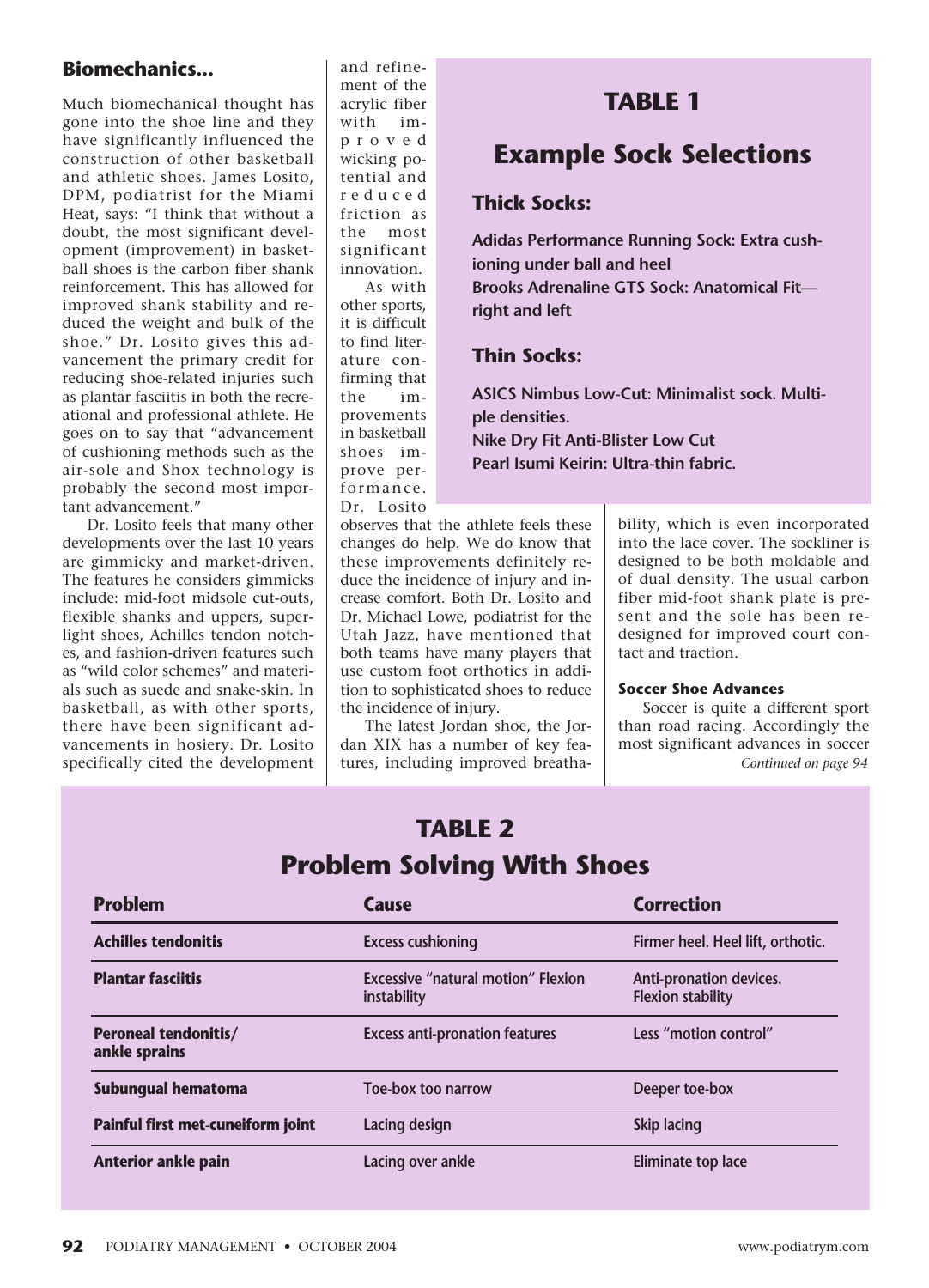shoes have been in the upper and in the sole, rather than in the midsole, as is the case with running shoes. Soccer shoes are also now made of stronger and lighter materials. According to Nick Romansky, DPM, podiatrist for the U.S. national soccer team, "the new uppers are now better mirroring the anatomical contour of the foot. Even the heel counter is contoured for a better fit and the overall new shape helps provide comfort, stability, and better ball handling."

Dr. Romansky also indicated that the newly designed asymmetrical design of the lacing system has decreased the bulk of the lacing sys-

# **TABLE 3**

# **Evaluation of a Running or Court Shoe**

- **1. Flexion Stability**
- **2. Torsion Stability**
- **3. Heel counter**
- **4. Additional motion control devices**
- **5. Fit**
- **6. Upper stability**
- **7. Upper wear**
- **8. Sole wear**

tion, speed, and acceleration." A recent advancement in turf shoe cleat design is the development of the "blade" cleat. The choice of a

injuries.

proper shoe for the terrain has resulted in improved performance and lower

Dr. Romanksy mentioned two additional developments that are not positive in all cases. He noted that there has been a removal of much midsole material in an at-



**Adidas F50**

Getty Images for Adidas Getty Images for Adidas

> tem and assists in improving fit which provides better feel and touch for the ball. There are, however, certain problems associated with lacing systems that are placed medially or laterally, rather than centrally. There may be a decrease in the stability of the upper of the shoe which may shift to the side of the lacing system. Furthermore, a lacing system placed in such a manner may interfere with a player's ability to properly put spin on

> Other features that have improved recently include injected midsoles and improved cleat design and placement. Cleats are designed for turf, soft ground and hard ground. Dr. Romansky has found that recent revision of cleat placement has resulted in a decrease in turf toe injury and fifth metatarsal base injuries. "The new cleat designs have maximized trac

has appeared to cause more cases of plantar fasciitis to occur in high-

ers. He also noted that some manufacturers have made shoes that sit in varus. While this may make the player "feel faster," it may also make the individual more prone to ankle sprains. Beware of shoes that artificially are canted into varus or valgus.

**Tennis Shoe Advances**

As in running shoes, there has been a recent improvement in heat and moisture regulation in tennis shoes. Besides the upper improve-

*Research has shown that shoes can affect muscle function in a positive or a negative fashion, depending on the cushioning characteristics.*

ments, the overall shoes are often made with a "low-to-ground" style which brings the foot closer to the court. Socks made for tennis have additional padding in the forefoot and rearfoot and are now made of materials that enhance wicking of moisture. David Sharnoff, DPM points out that shoes designed to sit close to the ground and made lighter appear to have reduced fatigue. These shoes also give the player a feeling of being faster and more responsive on the court. Dr. Sharnoff feels that there is no need for what seems to be the marketdriven technology of Shox technology or air pumps in tennis shoes.

Tennis shoes are carrying over many elements of technology that were originally designed for running shoes. Compression-molded midsole EVA, motion control systems such as the Adidas torsion system, and graphite

rollbars all began with running shoes and are now being modified for use in tennis shoes, which require lateral stability. Sole construction has taken traction into prime consideration. A variety of sole materials are now used, which were first employed for other athletic shoes. PU (polyurethane)

soles are useful for tacky court surfaces. Manufacturers, including Nike and Adidas, are trying to heighten interest in their soles by offering six-month guarantees in certain cases. Many of these shoes employ a variety of sole *Continued on page 96*

tempt to make the shoe lighter. This level soccer play-

the ball.

# **94** PODIATRY MANAGEMENT • OCTOBER 2004 www.podiatrym.com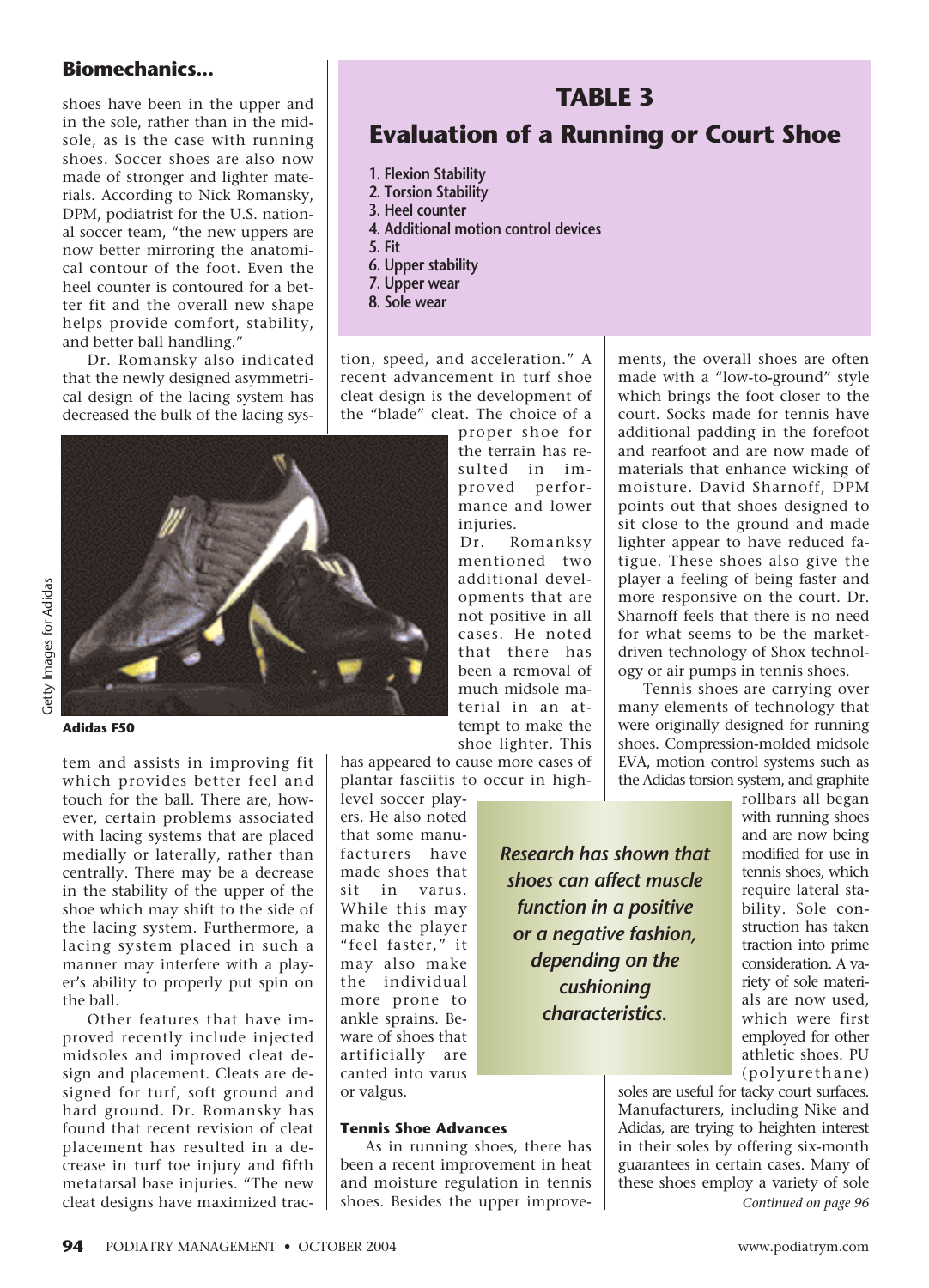configurations with a "speed" herringbone pattern rapidly becoming a favorite.

### **Changing Socks**

Over the last decade there have been a number of notable advances in sock construction. Not that long ago cotton athletic socks were considered the ultimate in sports socks. Many patients and some doctors still believe this to be so. Cotton socks hold moisture against the foot and compress when wet. This leads to a loss of cushioning by the sock and an increased likelihood of the development of moisture-related maladies such as blisters and athlete's foot. Coolmax and similar fibers that are hydrophobic and wick moisture away from the foot are now readily available and should be

suggested to your patients. Anyone performing walking or running for 30 minutes or more should be wearing Coolmax® socks and not cotton socks.

New knitting machines in Italy

*Over the past two years some manufacturers have increased the prominence of anti-pronation control devices in their shoes.*

allow the manufacturing of virtually seamless socks. ASICS has made good use of this technology and leads in designing anatomically correct socks. The ASICS Kayano sock is made for left and right feet. We often emphasize that it is important that the foot and the shoe (and orthotics if needed) should act as an integral unit. ASICS has carried this one step further and includes the sock in the "unit" concept. Our patients can now choose from natural and synthetic fibers, select various lengths, and varied thickness socks.

### **Out in the Open: Sport Sandals**

Not that many years ago the primary use for sandals in sports was to use waterproof sandals in gym showers. Teva was one of the first companies to make well-designed sandals that could play a role in sports. Recently, Teva has begun making a variety of unsound, poorly designed, flimsy and cheap products including *Continued on page 97*



# **AAPSM Running Shoe List**

### **Key**

- **widths readily available in widths (partial listing and subject to change)**
- **si readily available in large sizes (partial listing and subject to change)**

### **Running Shoes—Mild Motion Control**

**Adidas Cairo III (M/W) Adidas Calibrate (M/W) widths si Asics 2080 (M/W) widths si Asics 2090 (M/W) widths si Asics Gel Empire (M/W) si Brooks Adrenaline GTS 5 (M/W) widths si Brooks Trance NXS (M/W) si Mizuno Wave Alchemy '03 widths si New Balance 856 (M/W) widths si New Balance 765 (M/W) widths si New Balance 991 (M/W) widths si New Balance 1220/1221/1300 (M/W) widths si Nike Air Structure Triax 8 (M/W) widths si Nike Air Max Moto II (M/W) si Nike Shox TL si Nike Air Stasis widths si Nike Air Kantara '03 (M/W) si Saucony GRID Omni 4 Saucony Shadow 6000 (Classic) Saucony Grid Hurricane 6 Running Shoes**

### **Running Shoes—Moderate Motion Control**

**ASICS Nandi (M/W) Trail Shoe ASICS Gel Kayano X (M/W) widths si ASICS Gel-Foundation Plus (M/W) widths si ASICS Gel Evolution (M/W)(replaces Koji Plus) widths si Brooks Addiction 6 (M/W) widths si Mizuno Wave Legend 3 si Reebok Supreme Control DMX (M/W) Puma Complete Premise Saucony: 3D Grid Regulate (M/W) si Saucony: Grid Stabil MC (M/W) widths**

### **Running Shoes—Maximum Motion Control**

**ASICS Gel MC+ V (M/W) si Brooks Beast '02 (M/W) widths si Brooks Ariel '02 (W) (\* note somewhat less control then the Beast) widths si Mizuno Wave Renegade si New Balance 1122 (M/W) widths**

### **Running Shoes—Cushioning**

**ASICS Gel-Cumulus VI widths si ASICS Gel Landreth si Brooks Glycerin 3 Mizuno Wave Rider '04 widths Mizuno Wave Creation '04 si**